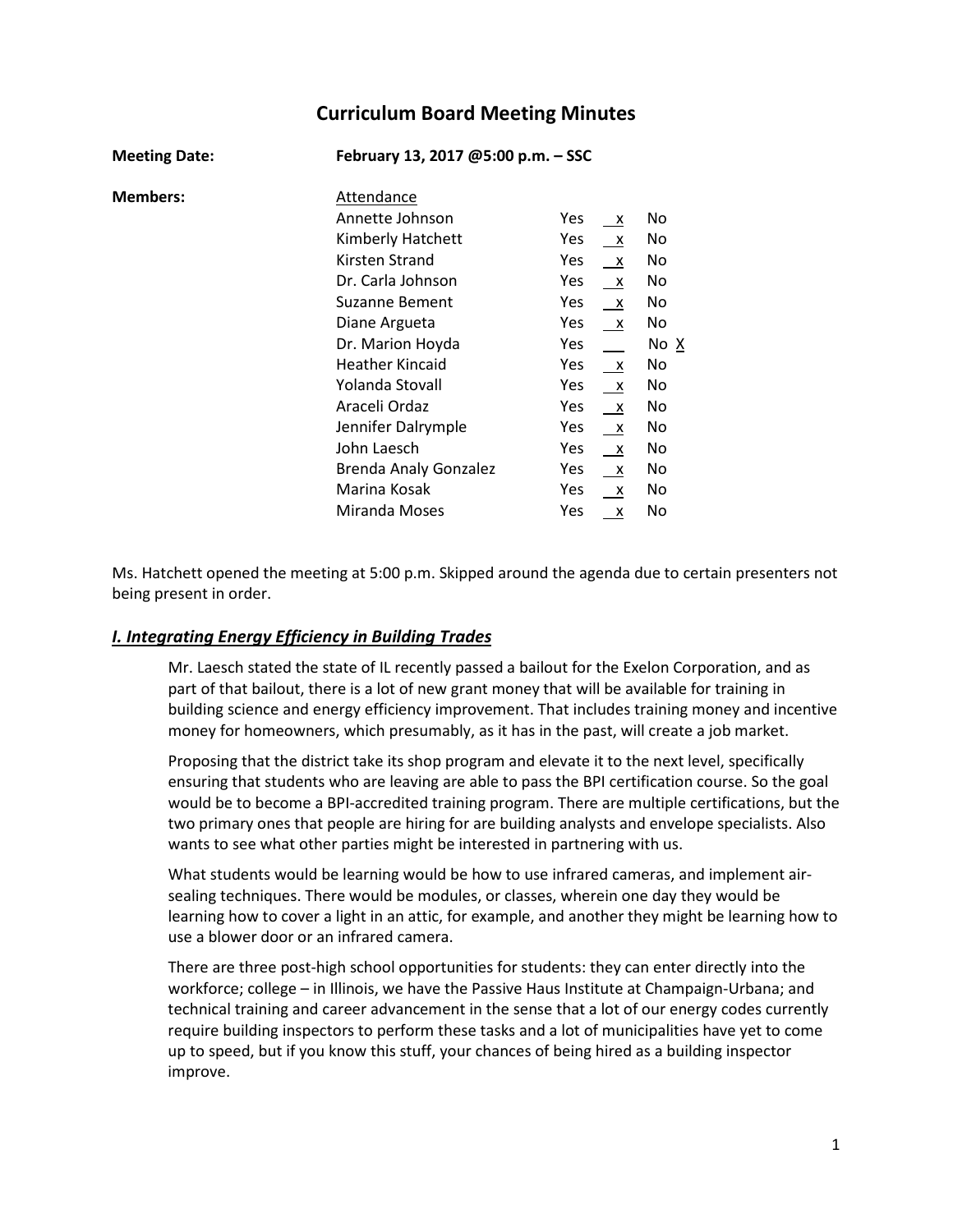The high school-to-workforce route includes jobs as a building analyst/auditor; envelope professionals who actually implement recommended changes; or becoming a knowledgeable carpenter/insulator, which would put you a bit above your peers.

The carpenters training centers have changed their courses to implement a lot of these changes into the whole curriculum, not just a part of it. What we've found is that younger students coming out are more knowledgeable than those who have been in the field for a while.

In terms of college, the Passive Haus Institute is unique to Illinois. A German-American professor at U of I built the house and has now taken the whole course and turned it into its own little training center in Champaign-Urbana where they take people with engineering and architecture degrees. If a student is really into it, this is one route he/she could take.

Or there's the building inspector route. There's actually a huge need. What a lot of municipalities do instead of hiring someone who has these skills is they outsource it. Some municipalities require it as part of a new construction project; others do spot checks.

The grant program is changing; Mr. Laesch contacted DCEO (Department of Commerce and Economic Opportunity) which used to implement it; Mr. Laesch can share Bruce Selway's phone number so that someone in the district's grant department can contact him. Mr. Selway is unsure whether the grant will be going through DCEO or if the utilities are going to manage it. If the utilities manage it, there will be a significant amount of money available which would be good for the district if it had a robust program and were able to apply for funds. In any case, it was unclear to Mr. Selway if they would keep their program or if it would be under the aegis of the utilities.

Step one, if the district wanted to take advantage of it, would be to find someone in the district who would be willing to go to school to become BPI-certified themselves; that would take time and money and Mr. Laesch unsure if staff has time or interest. A basic program would cost about \$3,000 but to do a train-the-trainer would cost about \$10,000. Equipment would need to be purchased sooner or later that would run \$5,000-\$10,000. The third step would be to start to develop that curriculum.

Mr. Laesch explained that when he took these classes, they were all three- to four-day modules and were very intense with a very high failure rate. It's not for everybody and is very rigorous, but he thinks if spread out over the course of a semester it becomes much more manageable.

Ms. Hatchett asked if this is something Mr. Laesch thinks the district would be able to put in place during the next school year; Mr. Laesch said that would involve some feedback and depend which direction the district would go. It would take someone the rest of the school year and into the next year to get up to speed, so to implement it by fall would probably be too much. Additionally, would want to see what the grant program is doing at the same time. At this point, it's uncharted territory.

Ms. Kincaid asked about a possible timeline in terms of when Mr. Selway would know if the grant would be administered via DCEO or the utilities; Mr. Laesch said Mr. Selway told him to check back. Ms. Kincaid stated that for the train-the-trainer model, would have to make sure the district had someone on staff who was interested, then the equipment purchase, then a rewrite of curriculum. Mr. Laesch confirmed it's a multi-year process that takes someone who is committed to it.

As another option, Mr. Laesch explained that the carpenters training center has a partnership with the high school in Rockford. There is one BPI-certified train-the-trainer who is a very busy guy and probably won't be able to come out here but there is a potential that the carpenters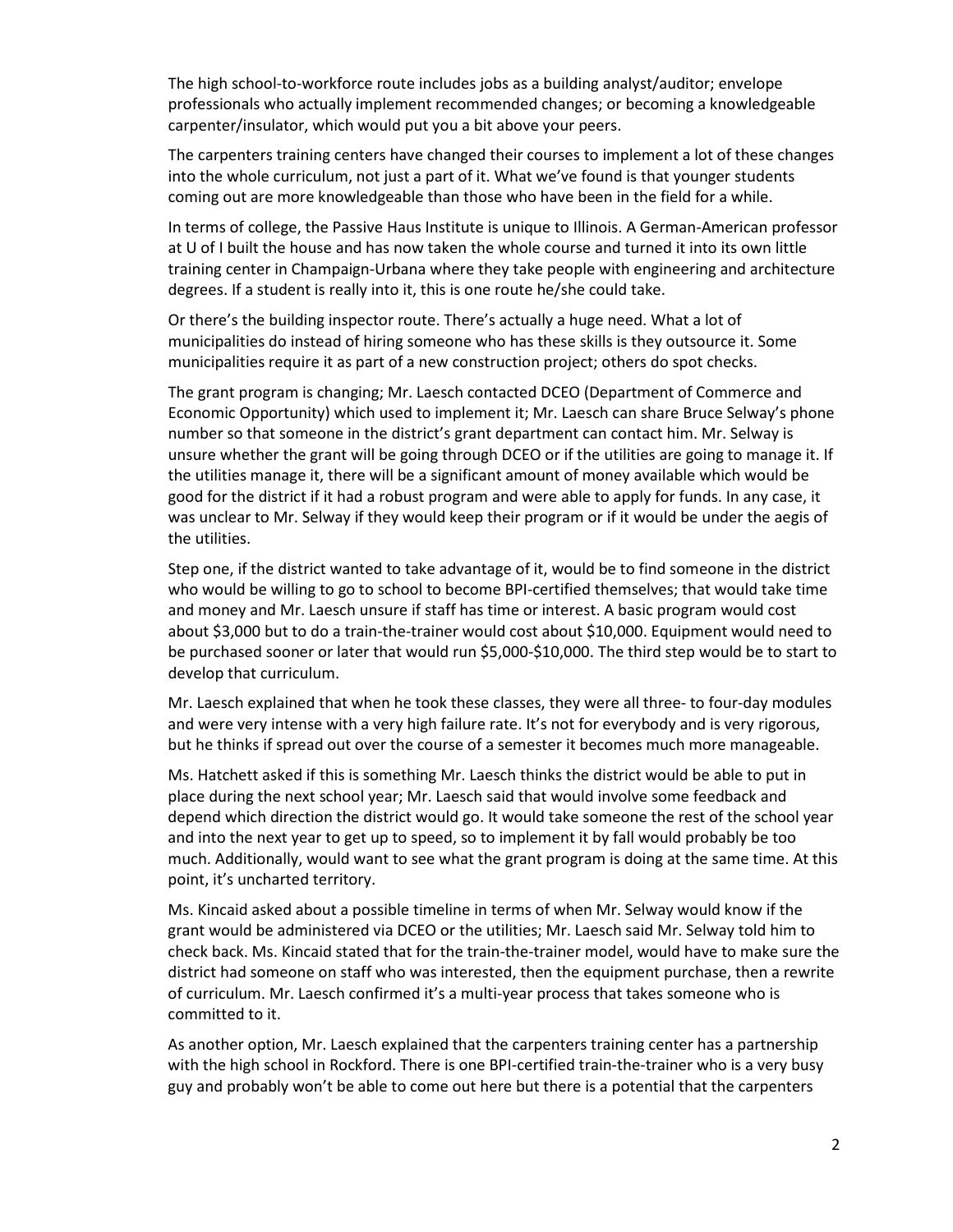union might be interested in running a pilot program here at the district. Taking some students to the training center for a field trip might be a possibility, too.

The third option is a company called Inside Properties which charges \$3,500 to \$5,000 per course. Could outsource it and hire them to come in – wouldn't be the preferred route but they are train-the-trainer and are probably one of the top in the state of Illinois.

Another option is Elevate Energy in Chicago, a non-profit that does this, too. They hire Inside to train their people but I don't know that they have someone who's capable of coming out here and training folks, but there are different routes that the district could take.

Ms. Kincaid asked how long the training takes – about how many hours or weeks? Mr. Laesch explained that it's variable. When he took the course it was through Quad County Urban League. They tried a one-week course and everybody failed. They tried a two-week course and two people out of 10 or 11 passed. What we do at the carpenter training center is we break it down into little classes and I think you just need to do that. It would probably take a full semester up to the point of being able to pass the BPI certification test – if they have math skills. There's a lot of math involved.

Ms. Kincaid asked how long it would take a teacher; Mr. Laesch estimated it would depend on their background but probably six to nine months. Or you could hire someone who has the training. If there's grant money that might be an option. It's early but he wanted to give the board a heads up and find out if he should reach out to the carpenters training center and see if there's an interest. Will be happy to give the district Mr. Selway's phone number as well.

Ms. Hatchett asked how many other high schools besides the one in Rockford have this program; Mr. Laesch said he believed it is currently the only one and is a pilot program.

Ms. Hatchett asked about the math – what kind of math? Is it math that we teach? Mr. Laesch said algebra, but the cool part is that when students see how they can use math in a real-world application, it becomes much more interesting.

Ms. Johnson said she has asked why more students don't take building trades courses and it always comes back to the credit recovery issue – is that still the case? Ms. Kosak agreed that since students need so many English and math credits, they do feel it does take away one of their electives the following year if they don't do summer school or night school. If students aren't taking and passing the required classes then it does eliminate the electives. Ms. Kincaid asked if it's still two periods; Ms. Kosak confirmed that students need to be able to devote two periods to an elective course, instead of one period, which is what most electives are, due to travel time to the site.

Ms. Johnson said we need to investigate the building trades further since after graduation, students can get a job immediately. Need to go back and revisit how we can get the kids their recovery credits and get them into those electives. In the past, it seems the kids who would normally take those classes were the ones who had the hardest time with credit recovery. Obviously a lot of our AP students are going to go to college anyway, so they're doing okay.

Ms. Hatchett asked if this was a year-long program they would have to be in; Mr. Laesch said it could be a semester but then you could do a second semester that dabbled in energy modeling – there's a lot of play. Will take trial-and-error to find the best model for BPI certification. Mr. Laesch feels it might garner more interest in the building trades program. Ms. Hatchett pointed out there would be some math prerequisites, though. Mr. Laesch said a lot of the math is formulas – plug-and-chug – and lot of it is done via software. That said, you want students to be able to understand the concepts. Additionally, to pass the test you have to be able to calculate it on your own.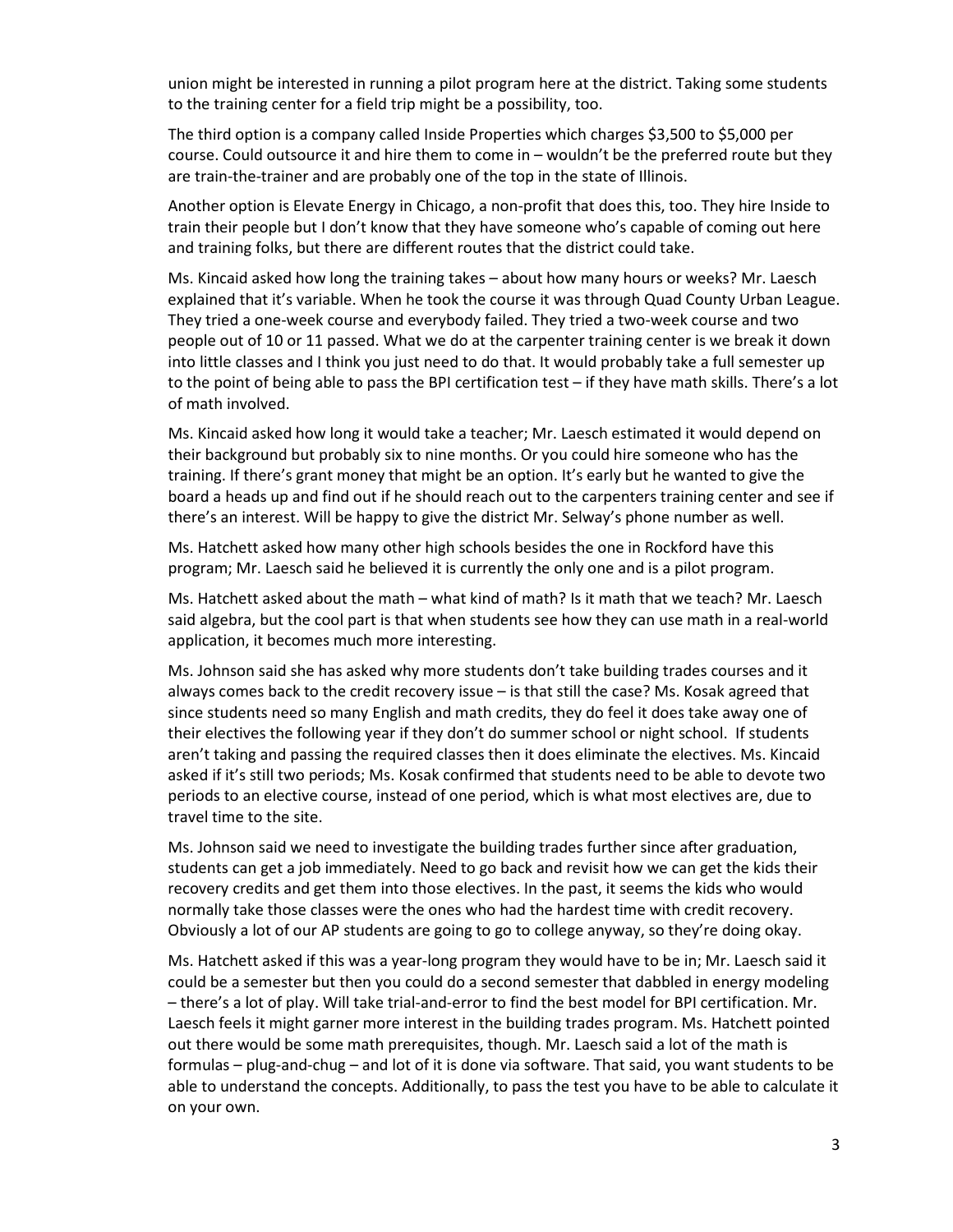Ms. Hatchett said she feels it worth looking into further and maybe at the next curriculum committee meeting Mr. Laesch could provide an update. Mr. Laesch offered to reach out to the carpenters training center but Ms. Hatchett said it might be good to contact the high school in Rockford to see how the program is set up there. Mr. Laesch agreed.

## *II. Personal Financial Management Courses Through the Consumer Financial Protection Bureau (CFPB)*

Not covered.

### *III. Math Update*

Ms. Kincaid introduced Dr. Carla Johnson and Libby Schwaegler, math facilitator, who presented on the implementation of the new K-8 math curriculum, Go Math! Teachers and staff are in the process of using and evaluating it in addition to deciding what might go well with it. Teacher feedback has indicated, for example, that the technology used in graphs is a little too touchy and shows the kids' answers are wrong when they're really not. The company, Houghton Mifflin Harcourt, is working with the district to fix that. They've provided an email address to teachers who then can send screenshots to the company to help them troubleshoot.

The math curriculum council has been doing a wonderful job. We have not been doing a lot of assessment this year since the teachers are still learning the new math curriculum and Dr. Johnson wants to allow them time to become acclimated. District-level assessments are being worked on and will be implemented next year.

Dr. Johnson said she is extremely proud of staff who has been working very hard to learn three new curriculum areas.

Ms. Schwaegler emphasized the importance of the math program components including conceptual understanding using visual and physical models and constructive discourse in student discussions; procedural skill and fluency using mental math; application and problem solving; and strong academic math vocabulary development.

Math Adoption Task Force that met last spring included bilingual, special education, and RtI representation to evaluate programs and decide which to adopt. Six programs were whittled down to two and the board approved Go Math! last June. The books arrived in late July and disseminated to staff. Resources include student consumable workbooks, where students take all notes and do all the work right in the textbook. K-5 get an additional PARCC-readiness assessment book that teachers can implement as they choose. Middle school gets an assessment book that mirrors the problems in the chapter assessments.

Technology component is ThinkCentral, a resource previously used by our K-5 teachers. Middle school teachers have a different platform that they have not used before, so there was more of a learning curve involved. Student component is the Personal Math Trainer which has garnered mixed reviews. We are playing with it in the classroom to see how our teachers and students like to use it. If we ultimately decide it's not meeting our needs we may decide to supplement with something else.

K-5 classrooms have a manipulatives kit that includes resources for teachers. Additionally, K-5 Go Math! includes Grab-and-Go Centers, kits that contain ready-made games, activities, and readers.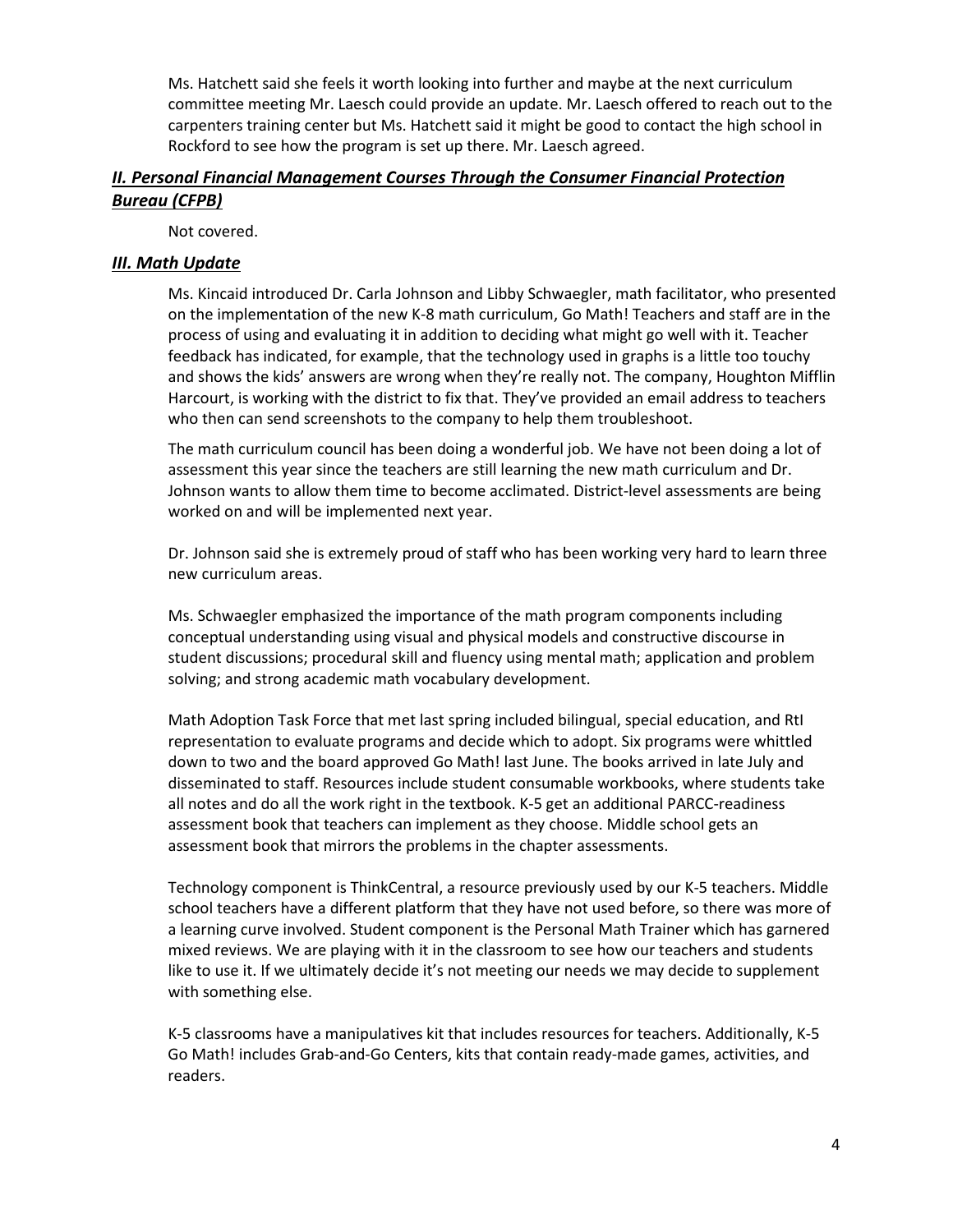Middle school resources did not include manipulatives so the district is looking at possible supplementation with items suggested by 6-8 grade teachers. Dr. Johnson is keeping a list to include in the budget for next year.

Ms. Hatchett asked if K-8 student consumables need to be purchased each year; Dr. Johnson explained that the district purchased a six-year license, so that includes consumables for that full term. District presents order to the company each year and they provide the new consumables based on student enrollment.

Ms. Hatchett asked what happens after the six years – will district reassess math program? Dr. Johnson said prior to the end of the six-year term, district will look at it again and decide how to proceed.

Ms. Schwaegler explained the new adoption came with a lot of concerns about professional development. Over the summer the district brought in Pippen Consulting to provide training to K-8 grade faculty selected by their principals to avoid some of the pitfalls of a first-year adoption, like teachers having to page-turn because they don't know the program yet. Pippen Consulting has helped to show us the best way to implement the program. Teachers also had access to HMH webinars back in August. Throughout the school year, the district has been able to offer more professional development during institute day, live webinars, and SIP days. Middle school teachers also received additional training on technology since that was one of the aforementioned learning curves for them. District may add more as need arises.

Ms. Schwaegler stated that HMH has been good about working with the district's professional development coordinator to tweak trainings to customize them. Pippen Consulting has continued to provide smaller trainings as well, where principals elect what teachers attend; those teachers then share what they've learned at the building level.

Have also begun implementing Math Academies where teachers delve into specific math concepts, fractions, for example.

Each building also has access to a program called Ask HMH where they can call in and receive content support.

All trainings were open to administrators who were strongly encouraged to attend at least once and turnout has been very good.

Still planning PD for this year and looking to plan more specifically for the upcoming school year.

Dr. Johnson added that the Pippens are also visiting individual buildings. Ms. Hatchett asked if they are included in the original package from HMH; Dr. Johnson said no, they are outside consultants known internationally for their knowledge of standards-based math and how to make it come alive for teachers.

Ms. Schwaegler explained that have emphasized to teachers that Go Math! is a resource. The curriculum components include the "what" and the "how", and scope and sequence for each grade level. The Go Math! K-5 guidance documents were created by Student Achievement Partners and the 6-8 grade level documents were created based on standards and modeled on the K-5 ones, but were created by outside consultants hired by the district since Student Achievement Partners has no plans to include those grade levels. The guidance documents dive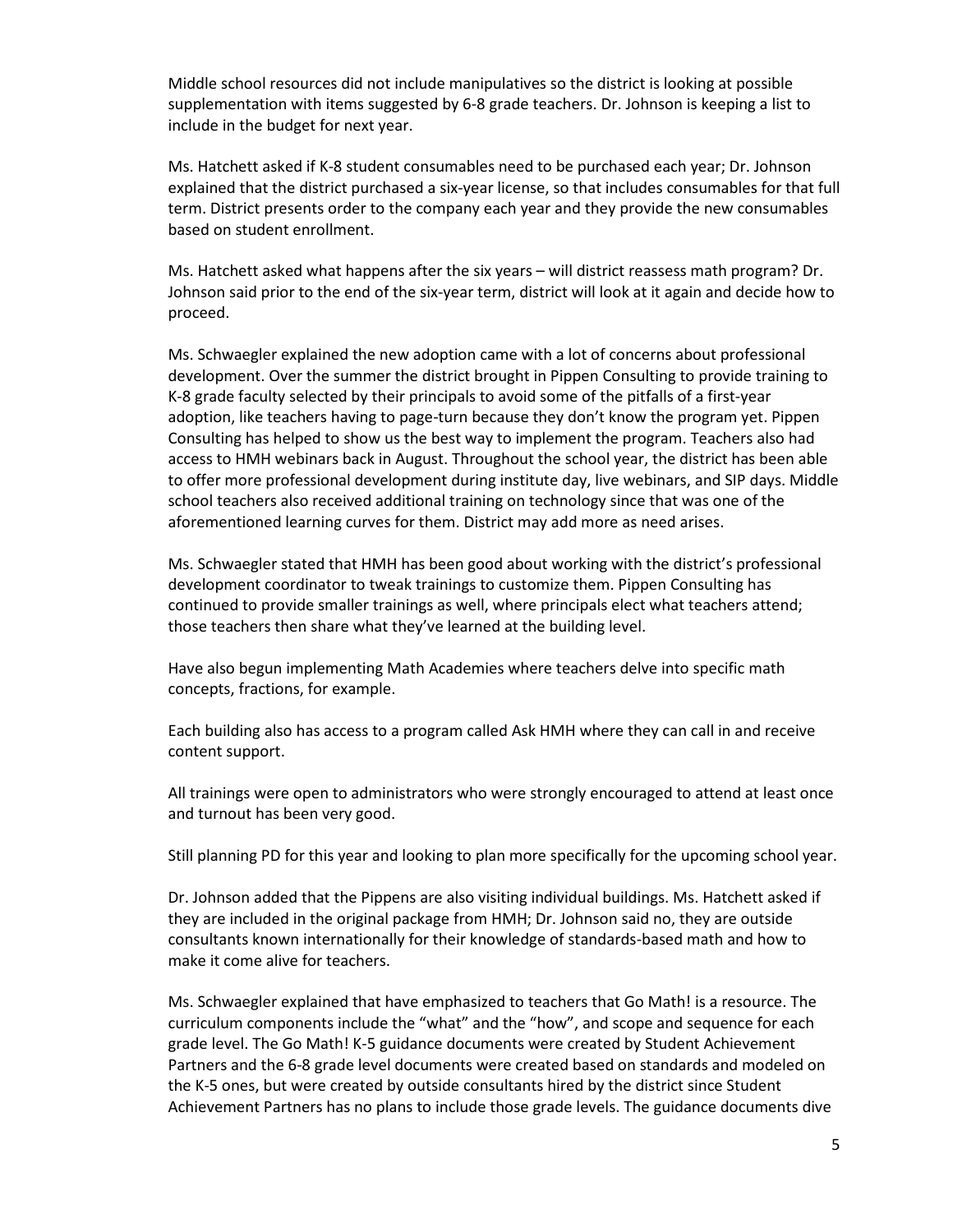a bit deeper into which pieces of the program are great to implement as is and which need a little tweaking to ensure the rigor we desire. Dr. Johnson added it basically tells how best to use Go Math!

Go Math! is continuously being evaluated. Survey in the fall gathered teacher feedback and will also be looking at student achievement data. Not currently using specific Go Math! assessments; instead using assessments the district is already implementing.

The district's math curriculum council includes primary, intermediate, middle, and high school teachers, including bilingual and special education staff. We're constantly looking at how to make the program richer and stronger for staff and students and better aligning it with high school development so there's no gap between 8th grade and freshman year.

Ms. Strand asked if any more surveys will be taken; Dr. Johnson said they are planning two more – one very soon, and one at the end of year to get a better focus on what we need to emphasize next year. Ms. Hatchett asked if it would include asking teachers how they feel about the math curriculum now versus last year; Dr. Johnson said it would. Ms. Strand said that would be good information to bring to the board. Dr. Johnson added that we can look at how the feedback progressed over the series as well.

Ms. Hatchett asked what metrics will be used to determine if the math curriculum is successful. She feels using last year's test scores as the baseline and comparing them with this year's – granted it being the first year – we should still see some improvement. At the end of the school year, Ms. Hatchett would like to see those comparisons to see if we're showing improvement. Dr. Johnson agreed.

Ms. Schwaegler explained that the teaching and learning department has been going out to buildings to talk with teacher groups and do observations. The Pippens have scheduled visits with teachers in each building following an agenda created by the principals. Ms. Schwaegler also presented photos of students using the new math program.

Dr. Johnson explained that teachers have been very understanding about implementing the new math curriculum using the guidance document, which is a bit more difficult.

## *IV. ELA Update*

Dr. Johnson said that in both math and ELA, the district is in year one of the curriculum cycle. Need to ensure everything is in alignment at all grade levels, so ELA curriculum council is working on a lot of things right now to make that happen.

Ms. Hatchett confirmed that this means ELA and math are both on the same renewal schedule; Dr. Johnson agreed. Have already taken the huge financial hit with purchasing both.

Dr. Johnson introduced Ashley Ringler, the district's reading facilitator. Ms. Ringler presented the ReadyGEN/Biliteracy Pathways program components as follows:

- Reading
	- o Read Aloud
	- o Close
	- o Reading Analysis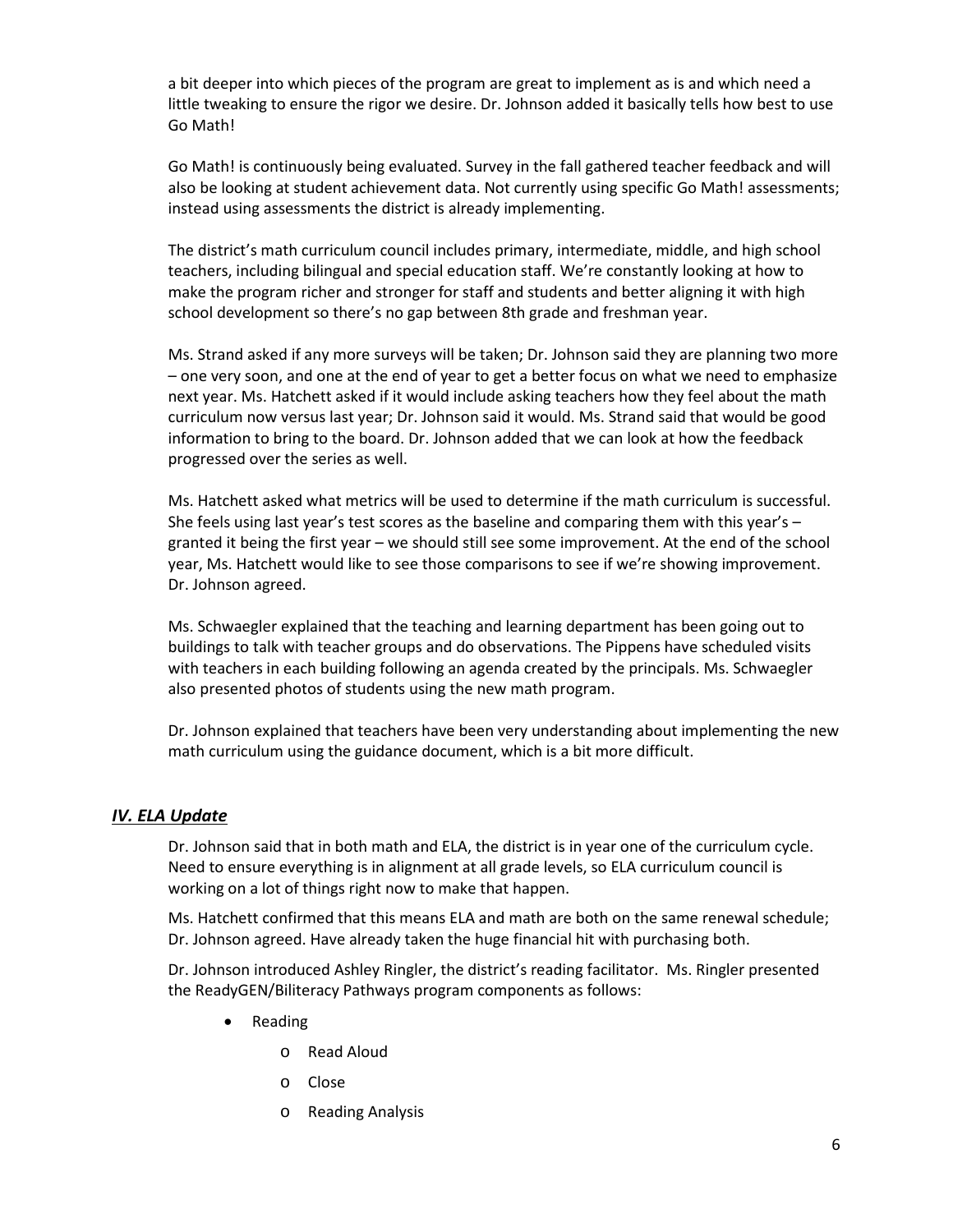- Writing
	- o Shared
	- o Independent
- **Language**
- Word Study
- Foundational Skills

Although it's not on the list, the program also has a heavy emphasis on being accountable for independent reading, which is a great thing.

Grades 6-8 chose to stay with the district-created ELA units. The ELA curriculum council, Ms. Ringler, Dr. Johnson, and the entire T&L department are working to ensure no group is left out. Also evaluating to make sure this is the best choice and if any supplementary materials need to be incorporated. Ms. Hatchett asked Ms. Ringler to clarify what it means that the middle school is still doing units – does that mean just for this year? Dr. Johnson explained that when those teachers were surveyed last year, they chose to keep the district-developed units until such time as the district undergoes a curriculum cycle and they decide that it's no longer serving their needs. Until the district changes from ReadyGEN/BP, the middle schools will continue to use the written units. However, the beauty of those is that the resources within them are trade books, so those can be changed out as long as the units remain standards-based.

Ms. Hatchett asked what the integration is moving from ReadyGEN/BP at the elementary level to the district-written units in middle school – what about any gaps; Dr. Johnson explained that writing is the big one at the moment. Previously used "Write Tools" as a template. ReadyGEN/BP uses more of a writer's workshop format so when kids come out and start using "Write Tools" it really doesn't mesh. So looking right now at what sort of format to implement next year at the middle school level.

Ms. Ringler added that the ELA curriculum council is also looking closely at bridging the gap between 8th grade and high school. Have also started an ad hoc committee on middle school honors language arts to examine whether we're meeting the needs of those students or do we need to purchase additional resources, add more novels, or adjust the assessments.

Ms. Strand mentioned that one of the concerns for both math and ELA was how the new curriculums were going to mesh with bilingual and special education programs – are we finding we're meeting those need as well? Ms. Argueta explained that in both the math and ELA curriculum councils the work is being vetted by bilingual staff. Bilingual staff has also been part of all the professional development training that's been going on. Any concerns raised are being addressed. Every indication is that things are going well. However, the situation is continuously being monitored.

Ms. Bement added that the supported service delivery model at the elementary level really is lending itself to utilizing this curriculum so the students have the exposure in the special education setting. Have discussed with Ms. Kincaid how it might be implemented in our selfcontained or instructional special education classrooms. The specialized programs for kids in the Life Skills, or structured learning, program are using a different curriculum entirely. At the middle school level, have been phasing out TransMath, the curriculum we were using for special education, so last year at 6th grade, this year at 7th grade, and next year at 8th grade, all the kids will be using Go Math!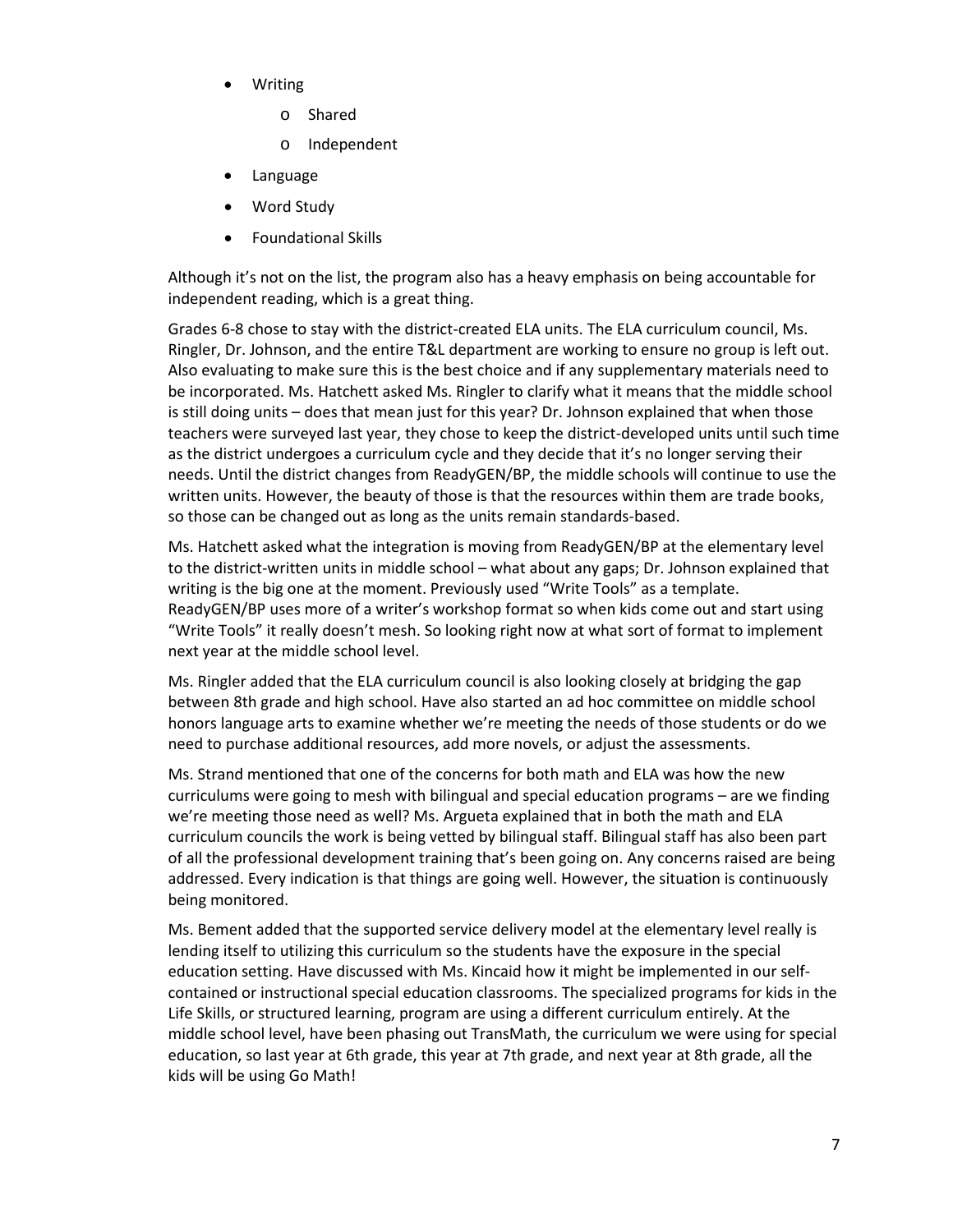Dr. Johnson explained have been doing a lot of collaborative work; for example, last week there was a special education professional development opportunity and Chris Heath, our science and social studies facilitator, co-presented with Carolyn Hopkins, who is a special education coach. They did the PD together so it was dual purpose for STEMScopes. We are trying to show we're a united front, one department, here for all.

Ms. Ringler said that with the multiple adoptions in different content areas, decided to go with the Partnership Plus Program that Pearson offered. That gives us two coaches for 140 days. They each cover seven buildings and it allows them to build relationships within those buildings. Both Pearson consultants speak English and Spanish and they know both programs inside and out. They go into the schools almost every day and follow an agenda created by the principal and the teachers, with a topic created by Dr. Johnson and Ms. Ringler. They've done writing, small group, the technology platform – so they're basically delivering the same message to all the buildings. They also offer after-school PD on topics suggested by district staff. Also have separate Biliteracy Pathway trainings since some of the needs are different.

Have also offered two admin sessions and those have been really well received. Looking forward to scheduling two more soon.

Ms. Ringler the program has a large variety of resources, including trade books, thematic libraries, interventions, and much more. ReadyGEN/BP was designed to be one initial cost; the only two consumables are the readers' and writers' journals (for ReadyGEN only) and then the assessment books. We'll be surveying the teachers to see if they even want those. It's available online so we want to know, are they using them, do they feel like using them again, or are they okay using the online resource instead. It's just a matter of choosing to do them paper/pencil or online or printing it from online. So a survey will go out on that. If they choose the online option, district will have no additional cost. Ms. Hatchett asked if that's the case, why are we even asking them if they want it? Dr. Johnson said that right now, we want to see if the staff has been utilizing both. The question states "within the budget" and we'll certainly need to take that into account.

Ms. Strand pointed out that going online and printing it out comes with a cost as well; Ms. Ringler added that since it came free the first year anyway, don't want to all of the sudden take it away without input.

Ms. Strand asked about Jolly Phonics at the Kindergarten level. Dr. Johnson said it has been added as an official part of the literacy program. We continue to have trainings for it every year for all our new teachers.

Ms. Ringler said not only do teachers need to get used to new materials, but also in a shift in nomenclature used with district-written unit to that used with ReadyGEN/BP. As Dr. Johnson said, ReadyGEN/BP is a resource but our curriculum is still what we deem important for students to have and be exposed to and, of course, the learning standards – the Common Core standards – drive everything. So we still have Jolly Phonics; we still have Michael Haggerty. And we're going to continue to look because no program is perfect – we need to keep our eyes open if a particular program is still meeting student needs or do we need to add things, take things away, etc. That will be an ongoing discussion. And middle school units are not exempt; we're always reevaluating those.

Ms. Hatchett asked what that's based on; she's very metrics driven. What are we going to use to determine if we need to add an additional resource to the curriculum? Test scores will be the determinant.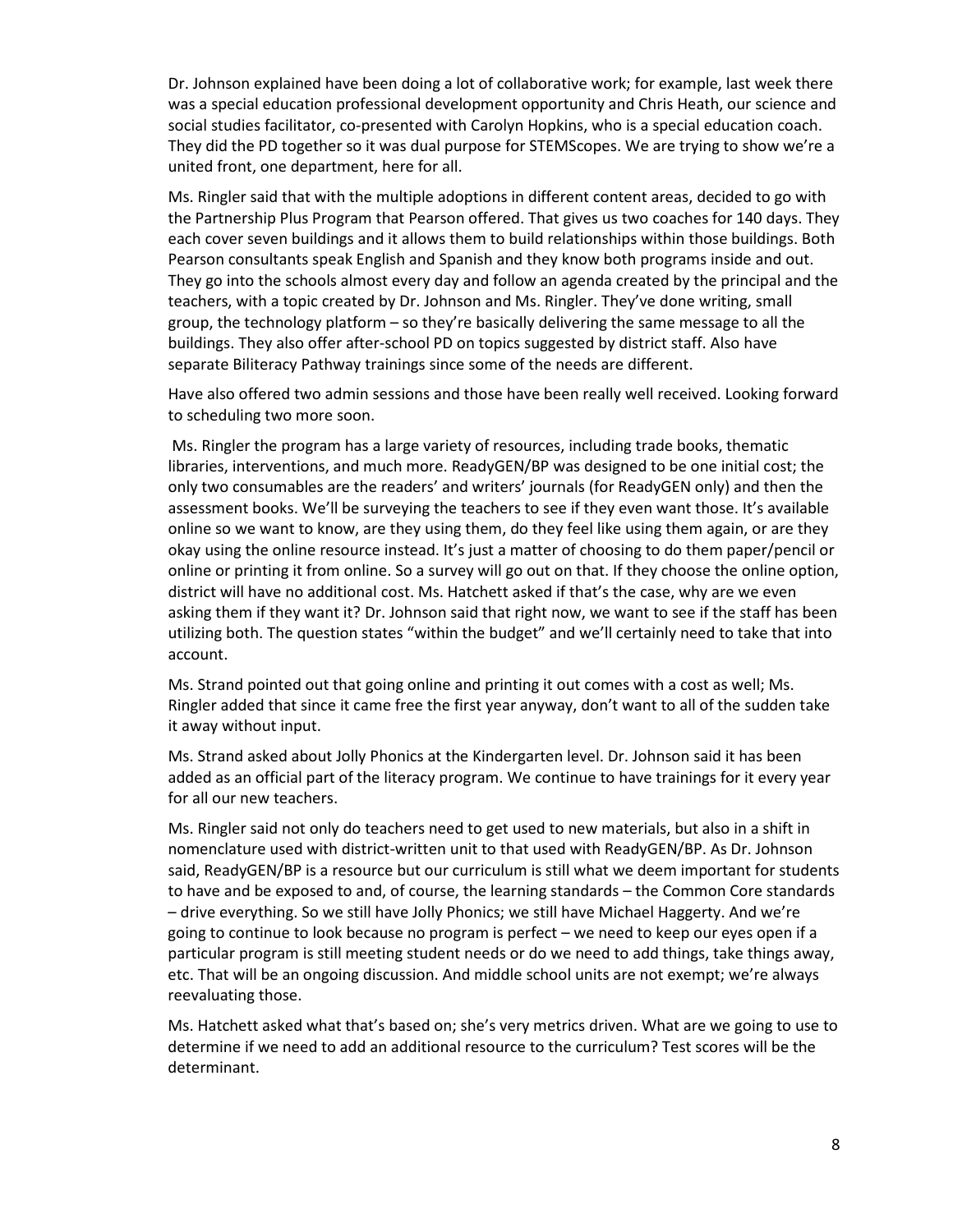Ms. Argueta added that another way to determine if we need additional resources is the transition from Spanish to more English instruction. One thing that's come up recently is teachers wanting more use of Jolly Phonics in the bilingual classroom.

Ms. Hatchett said she wants to ensure that it's truly a need for additional resources and not just using the resources we have presented a different way. Dr. Johnson agreed, and said that this year, trying to look at ReadyGEN/BP as a free-standing resource; the only things added have been officially added are Jolly Phonics and Haggerty. Other resources that were used previously are not being supported.

Ms. Ringler said ELA also does staff surveys – the goal is the same: to do two more before the end of the year. Also looking at data, and the ELA curriculum council – a lot of voices and a lot of hard work.

Ms. Ringler said feedback from teachers has indicated it's been hard work this year but it's getting better and better. Dr. Johnson added the Pearson consultants see progress in the staff using the program.

Ms. Hatchett asked that an ELA update be reported at the end of the school year along with math.

#### *V. Dual Language Update*

Ms. Argueta stated meetings regarding dual language have been very well attended by parents. To date, there have been eleven parent general information meetings attended by more than 200 parents. Two more are scheduled for February 23rd, one in the morning and one in the evening, at the BKC. Ms. Argueta said there needs to be more community outreach, knocking on doors by parent liaisons, for example, so that English speakers can be involved as well. There's been a lot more participation thus far by Spanish-speaking parents. Flyers will be distributed at the elementary schools this coming Friday to advise parents of the February 23rd meetings.

Ms. Argueta said has had the most success with one-on-one conversations with parents. Based on parent surveys asking about interest, may add more meetings.

Bilingual department continues to collaborate with the T&L department on curriculum, instruction, and assessment to ensure using same resources to develop units. The bilingual advisory council will begin work on biliteracy unit writing across the four content areas.

In March, will post the two dual language Kindergarten teacher positions and start reviewing applications. Ms. Hatchett asked what the requirements are for a dual language teacher; Ms. Argueta said they must have PEL (basic teacher license), ESL endorsement, and preferably with training in biliteracy framework unit writing and biliteracy training, which the district has been providing for the past five years. We want those teachers to apply. They should be fluent in both English and Spanish.

Ms. Argueta will also be generating a professional development calendar for both dual language program administrators and teachers.

Ms. Hatchett emphasized the pilot should include every type of student we have and be inclusive. Ms. Argueta stated she will be visiting some local churches, passing out flyers, and talking with parents prior to the February 23rd meeting.

Ms. Johnson said right now, we don't have enough monolingual English speakers for the program. Ms. Argueta agreed, but stated she wasn't yet able to ask parents for a full commitment yet. However, twenty or so monolingual English-speaking parents have expressed interest. Would like to have more and is working to get more through outreach.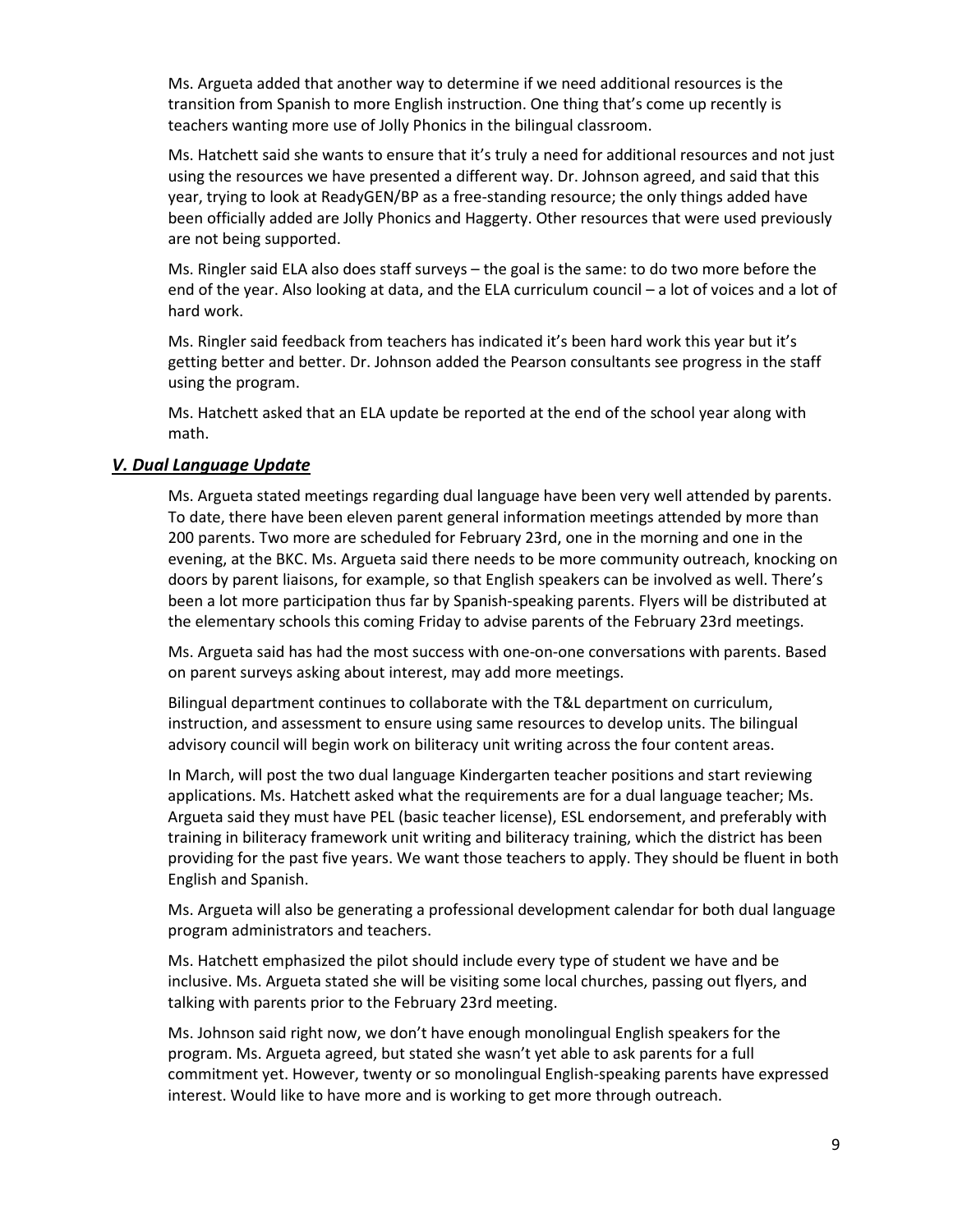Ms. Hatchett said she's not saying it has to be 50/50 because the district itself isn't 50/50. It could be 70/30 or 80/20. 50/50 would probably be ideal but we need to make sure we have a diverse group.

Next update in April will include new teachers hired and Ms. Argueta will have a better handle on the number of parents interested making the commitment from Kinder through 5th grade. A lot of parents have been asking questions regarding transportation, for example. Students must attend K-1 at BKC and 2-5 at O'Donnell. Parents are concerned about getting their children to O'Donnell. Ms. Argueta said she has been touting the program as an enrichment program as well. Ms. Hatchett said she doesn't want the district to be in a position to have to start busing kids who are participating to O'Donnell.

Ms. Kincaid added that Ms. Argueta has been working with the Kindergarten round-up team to change the Kindergarten preference form to include the dual language program, adding another layer of assessing interest in the program. Ms. Hatchett said she thinks English-speaking students and parents see the dual language program as something that's not for them, so need to get some advertisement out there that explains the benefits.

#### *VI. High School Spring Testing*

Ms. Kincaid introduced Marina Kosak, the high school interim principal, and Miranda Moses, the math and business division chair.

In the past, students took the PARCC or ACT; this year, the state has transitioned the contract to SAT. SAT has different requirements in terms of spacing, which has caused some consternation for our high school administration.

Ms. Kincaid stated we want to make sure students are in a good testing environment. Last year for the ACT, testing took place in the fieldhouse. The plan for this year puts students in classrooms so they will be testing in groups of 25 or fewer with a faculty member, which will be better.

The driver of this plan was a focus on college and careers.

High school testing proposal summary for April 5th:

- There are approximately 814 junior students, 1,250 sophomore students, 1,045 freshmen students that are expected to be in attendance on April 5, 2017.
- The proposal includes that in addition to the juniors taking the SAT, the sophomores will take a Practice SAT and the freshmen will participate in three rounds of structured activities.
- The high school anticipates having many seniors that have to finish their community service requirements prior to graduation. The proposal includes that April 5th be a nonattendance day for seniors with several options for students that need hours to earn community service hours.
- On this day, EAHS would use a minimum of 150 staff members for testing, at least 60 staff members to supervise the freshmen, and the remaining staff members will assist with the senior community service offerings.
- The SAT Test will take approximately 4.5 hours, running from 8:30 a.m. 1:00 p.m.
- The Practice SAT and Freshmen activities will conclude approximately between 12:30 p.m. and 1 p.m.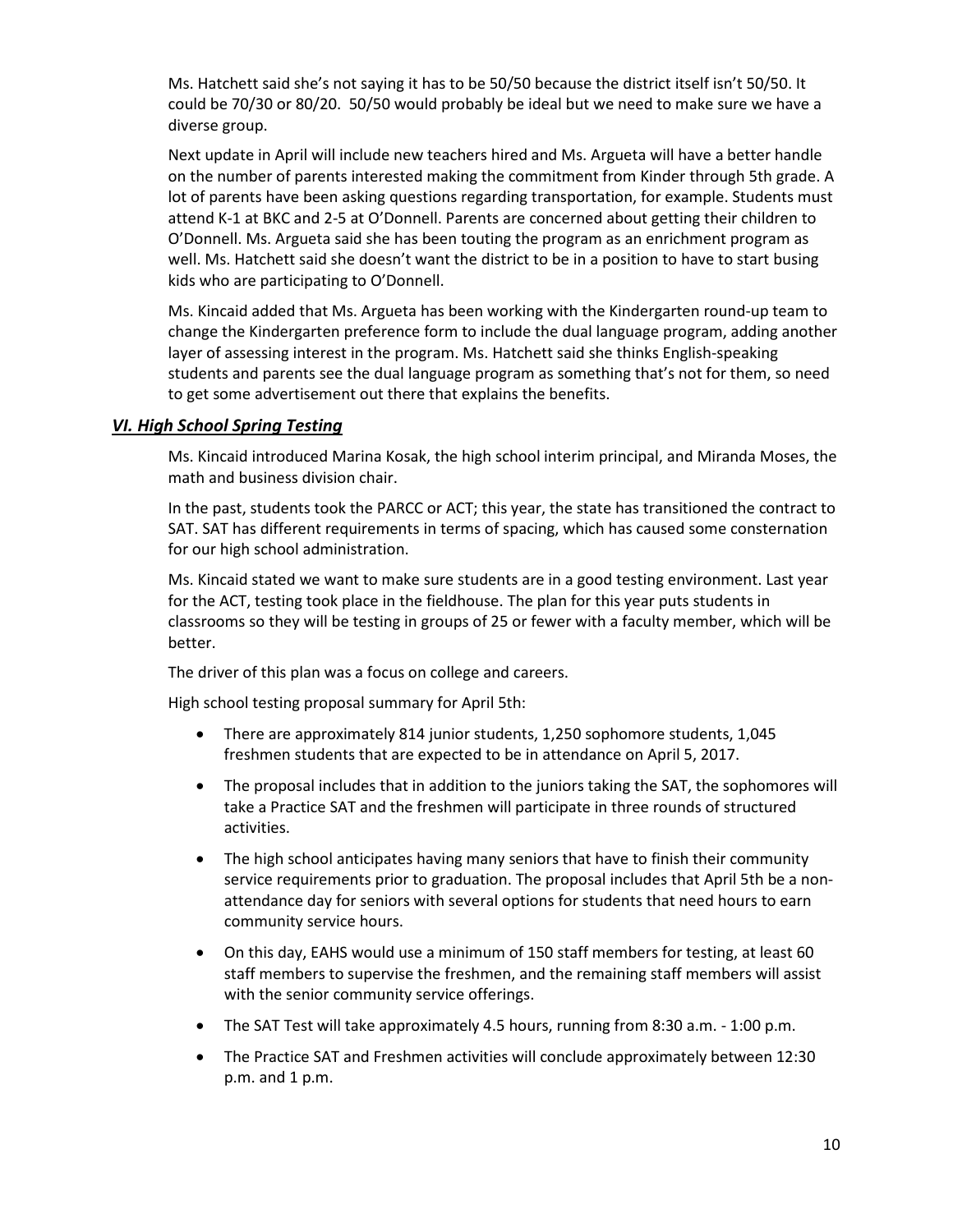Proposed Release time: All students (grades  $9 - 11$ ) will be released on  $4/5/17$  at 1:00 p.m., as there would not be enough time or space after the conclusion of the SAT to have all students fed in the two cafeteria spaces.

Ms. Kincaid and team excited about freshmen college and career focus. The proposed rotation focuses on team building, college and career fair, and a motivational speaker with an emphasis on college and career exploration.

Seniors will have supervised community service opportunities to fulfill their graduation requirements of 40 hours. Seniors who have already completed their requirement could help out with the freshmen activities or a panel on "what I did to prepare for the college application process."

High school has also put some time aside on April 10th for the faculty to meet and debrief about the testing day, and at the division-level meetings, will be able to view the data relevant to their department to inform current curriculum and instruction.

Ms. Strand asked if the state is paying for both sophomore and junior testing; Ms. Kincaid said no, the state is only paying for the juniors. Ms. Moses contacted the College Board and got access to a practice SAT for free, so the cost to the district is just the paper the test will be printed on and of course, the manpower.

Ms. Johnson asked what do we do with colleges that don't accept the ACT; Ms. Strand and Ms. Kincaid stated colleges allow either the SAT or the ACT.

#### *VII. Summer School Proposal*

Ms. Kincaid said it really was a village that developed the summer school proposal. She introduced Suzanne Bement, presenting the ESY; Dr. Johnson and Ms. Argueta and their teams; Jennifer Dalrymple with professional development; Ms. Moses and Ms. Kosak with the high school proposal; and Mr. Alfred Morales with the 21st Century programming.

Summer school program is extremely comprehensive with 12 different programs. The academic portion really does transition from pre-K to elementary to middle to high school.

Ms. Strand asked if all have been offered in the past or are any of them new; Ms. Kincaid stated they have all been offered in the past.

Elementary academic programming is offered four days/week, Monday through Thursday, with a teacher schedule of 8:00 a.m. to noon due to teacher supervision for both student breakfast and lunch. Teacher schedule will start on June 12th with professional development for the first two days. No school on July 3rd and 4th. Student academic time will be from 8:30 to 11:30 a.m.

Have overlapped with Mr. Morales' 21st Century programming, so will have double coverage at lunch with supervision.

Will be offering the program at all twelve elementary schools; the OMU is dependent on the availability of the BKC. Because we're looking to make the connection with K-1, we would like to have some of the students who are staying on for first grade to experience their summer programming there as opposed to in the past, where they just went back to their home schools.

Day is divided between reading and math so each student will receive enrichment in those areas, K-8. We've identified enough students with deficiencies in both areas, so that's how the program was built.

Summer school coordinators will be hired by educational services, Ms. Ordaz and Ms. Stovall. They will be working with the principals and maintaining day-to-day operations. The coordinator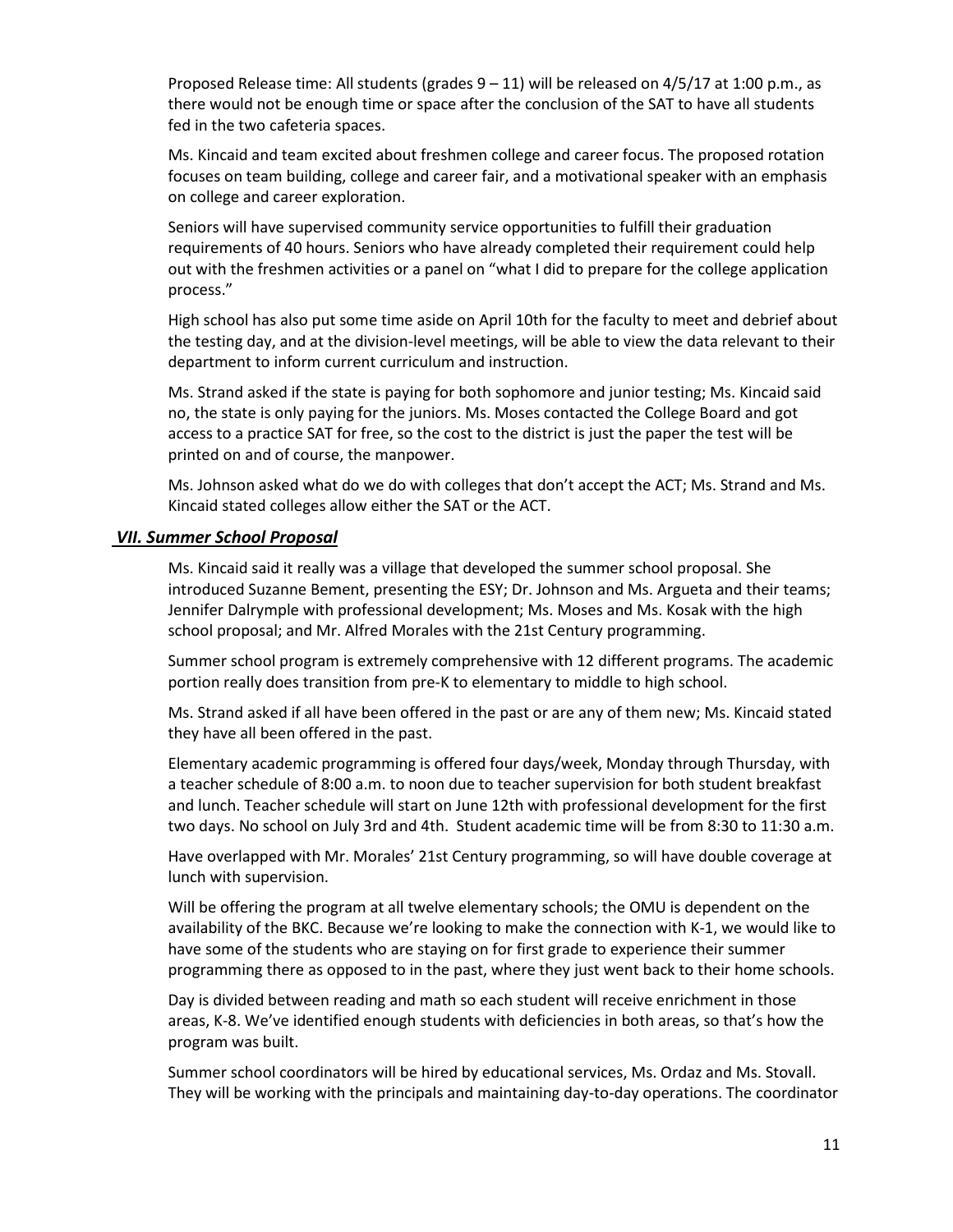will be responsible for the recruitment and registration, oversight, scheduling, data monitoring progress, and PD in conjunction with Ms. Dalrymple prior to the start.

Principals will be responsible for hiring the classroom teachers, the special ed teachers, the teacher assistants, and the clerical staff at their home building. Supplemental assistance, like school nurses, health assistants, and social workers, will be hired by educational services.

This is just a proposed model; Ms. Kincaid anticipates some fluctuation in terms of the BKC due to not all students staying for 1st grade. Doesn't anticipate a change in overall numbers, just a change in where the teachers will be.

Ms. Hatchett noted two additional; Ms. Kincaid said because additional programming was added. Identification of students was done using benchmarking assessments used throughout the year, i.e., using STAR and AIMSWeb.

Breakfast and lunch will be served and focus will be on reading and math. Curricular resources will be funded through Title I; special ed teachers will be hired based on student need; our target class size is 20 students; and skill building will be based on their reading and math performance during winter benchmarking. Spring benchmarking in May will serve as additional information for our building admin and the teachers. They will also have access to STAR to monitor progress through the program.

Middle school will run two different programs: remediation and skill building for reading and math; must demonstrate deficiencies in both to qualify for both programs. It will also be four days/week, 8:30 to 11:30 a.m., at each of our home schools: Simmons, Cowherd, and Waldo, with breakfast and lunch served. Day is split between reading and math. Same responsibilities as elementary for coordinators and same hiring standards in terms of the principals and student services. Students must fail four out of six classes to be retained: math, math lab, ELA, ELA lab, science, and social studies. Classes will be 20 students or fewer.

High school will be offering a variety of courses and sessions. Will be, in effect, running two semesters during the summer – a session I and a session II. Dates are a little different because must start right away in order to get to 60 seat-hours for our traditional summer school-based programs. We need 15 days. Also, need summer school graduation prior to July 31st when we need to submit our graduated students to the state, and we want to be able to count our summer school students. There is a smattering of Fridays in both session I and II. We were unable to do a traditional Monday through Thursday because our goal is to ensure summer school graduation fell within the state guidelines of when we can recognize graduates. We are also offering an evening session which will be online learning only. Summer school graduation is Friday, July 28th. Last student attendance day is July 26th.

Courses focus on graduation requirements: math, English, wellness (PE/health), drivers' ed, social studies, and science. Looking to offer up to 40 sections based on the number of students. Based on last year's data, we saw the most success with students in the classroom-based math classes so that's why we've put more of the focus there this year.

There will be a slight change in drivers' ed. Due to construction at the high school, the simulators are not available. Right now, we have a waiver that allows us to use simulator time to meet hours for the driving component but that will not be possible over the summer. That will entail increasing the number of hours of drive time our students have behind the wheel with an instructor in order to compensate. Subsequently, have had to increase the number of FTE's dedicated to this program. We are offering a session I and II, morning and afternoon. Will also offer a "drive only" option for students who were previously unsuccessful in the behind-thewheel portion of the program. The classroom portion is the only part required for graduation.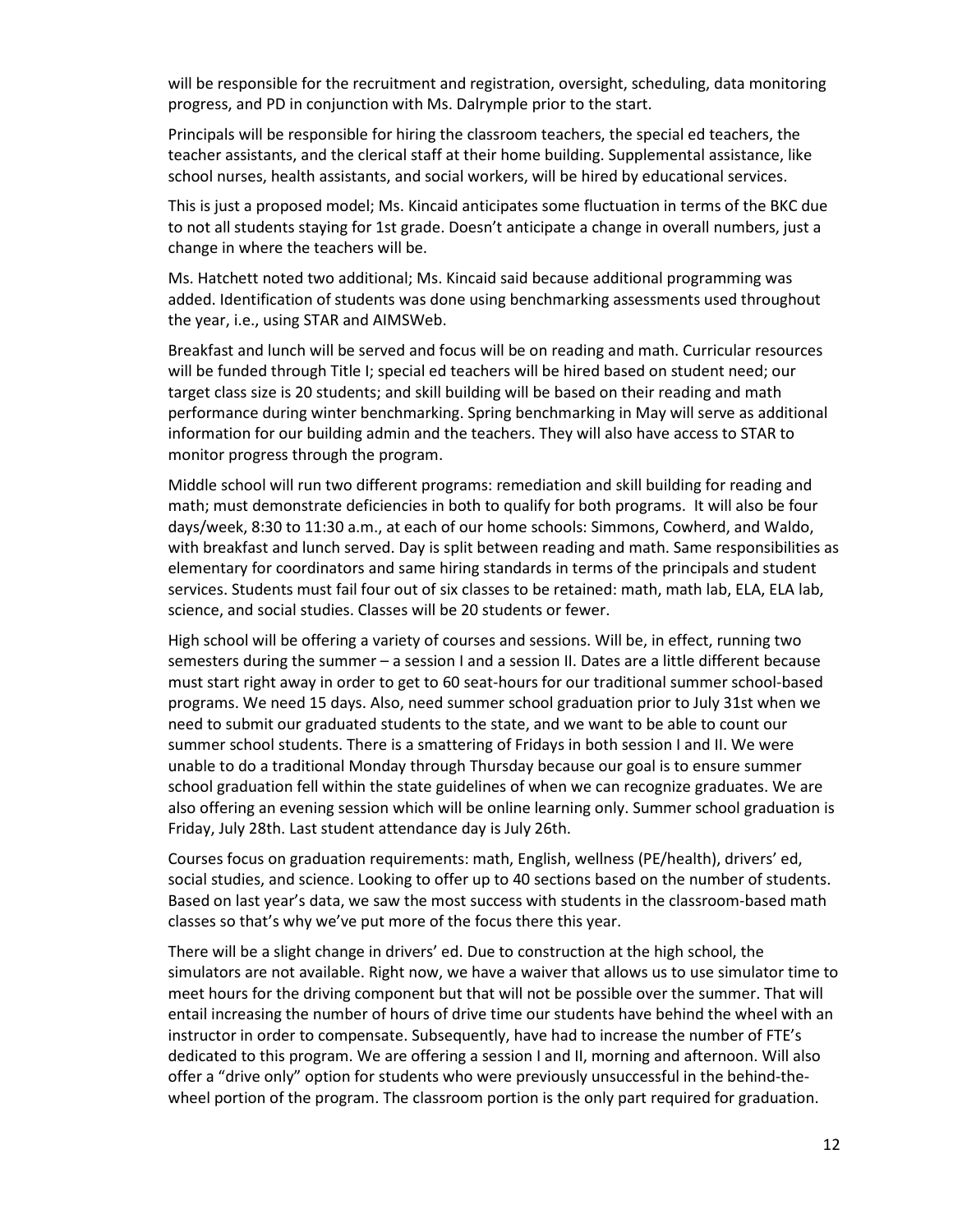Purpose of ESY program is to maintain skills and reduce regression at all grade levels. This program is based solely on IEP needs so there is some flexibility in terms of staffing.

Pre-K to K program will run the same schedule except it will go from 8:30 to 10:30 a.m. Focus will be on language and literacy, large motor, and some independent work and choice time in centers.

21st Century, our enrichment programming, will run at all 12 elementary buildings. Proposal currently states "not at the BKC" but Mr. Morales is hard at work to get the BKC added. Staff start at 11:00 a.m. and from 11:30 to 12:00 will help supervise lunch. Students will attend until 3:00 p.m. Focus will be on academic enrichment in our core areas of reading, math, and science, and will be offered some enrichment activities as well. Mr. Morales has been working with the city on opportunities. Elementary field trips will occur on Friday. T&L, educational services, and 21st Century will be meeting this coming Thursday to discuss field trips and align them with the field trip work Ms. Stovall is doing.

High school and middle school student in this program will attend at one of the middle schools: Cowherd, Simmons, or Waldo. The program runs from 8:30 to 1:30 with a focus on enrichment based on reading, math, and science.

The next step is getting the committee's approval to take this plan to the full board for approval at the February 21st meeting. If approved, we would then post our summer school positions. We will have a stronger cadre of teachers if we get the positions posted earlier.

The last thing we're looking at is restructuring our Jump Start program at the middle schools. Last year had some programming for our students transitioning from 5th to 6th grade and we've begun a dialogue on how to potentially reach more students.

Ms. Johnson asked how budget compares from last year; Ms. Kincaid said from what she saw of last year's proposals, this year's is less.

Committee approved moving the proposal to the full board for approval.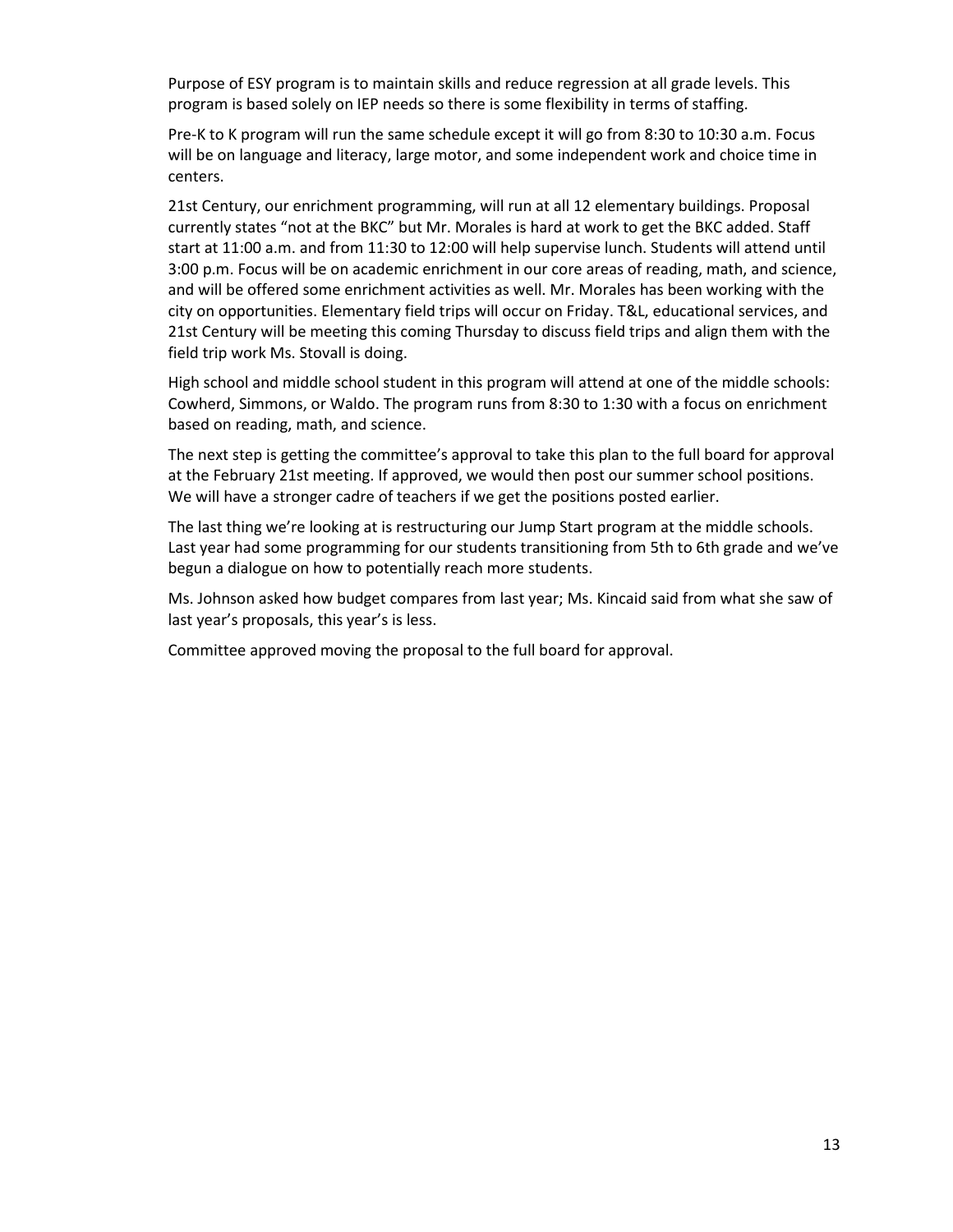| Program                                      | <b>Purpose</b>                                                                                                                                                                                                                                          | Projected<br><b>Number</b><br>of<br><b>Students</b> | <b>Budget</b>                                                                                | <b>Funding Source</b>        |
|----------------------------------------------|---------------------------------------------------------------------------------------------------------------------------------------------------------------------------------------------------------------------------------------------------------|-----------------------------------------------------|----------------------------------------------------------------------------------------------|------------------------------|
| <b>Elementary Academic</b>                   | Skill building in Reading & Math                                                                                                                                                                                                                        | $1200 - 1500$                                       | \$425,884.80                                                                                 | Title I and T & L            |
| Middle School<br>Academic                    | Retention prevention and skill building in Reading &<br>Math                                                                                                                                                                                            | 420                                                 | \$141,048                                                                                    | Title I and T & L            |
| <b>High School</b><br>Academic               | Credit recovery to remain on track for graduation                                                                                                                                                                                                       | 1500                                                | \$196,693.64                                                                                 | Title I and T & L            |
| <b>High School Drivers</b><br>Education      | Earn credit in Drivers Education, which is required for<br>graduation                                                                                                                                                                                   | $256 +$ drive<br>only students                      | $$31,462 + drive$<br>only students                                                           | T & L                        |
| <b>ESY</b><br>$(PK - 12$ and<br>Transitions) | Maintain skills and reduce regression                                                                                                                                                                                                                   | 275                                                 | \$522,405<br>(includes the cost of<br>Nurses/Health<br>Assistants to cover<br>all buildings) | <b>SPED</b>                  |
| Pre School to<br>Kindergarten                | Ensure continued academic growth and development<br>through the summer as the children prepare for<br>Kindergarten                                                                                                                                      | 80                                                  | \$19,894.40                                                                                  | PFA 3-5 Grant,<br>3705       |
| Supplemental<br>Elementary                   | Academic Enrichment in Reading, Math & Science.<br>Enrichment activities in music, sports, arts, etc.<br>Educational experience exposure (visiting museums,<br>community service projects) and family engagement.                                       | 600                                                 | \$143,931                                                                                    | 21st century $\&$<br>Title I |
| Supplemental Middle<br>School & High School  | Academic Enrichment in Reading, Math & Science.<br>Enrichment activities in music, sports, arts, etc.<br>Educational experience exposure (visiting museums,<br>College exposure, service Learning community service<br>projects) and family engagement. | 105                                                 | \$27,000                                                                                     | 21st century                 |
| Resources                                    | Reading and Math resources for K - 8                                                                                                                                                                                                                    | $1620 - 1920$                                       | \$163,200                                                                                    | Title I                      |

**TOTAL: \$1,671,518.84 (including staffing & resources)**